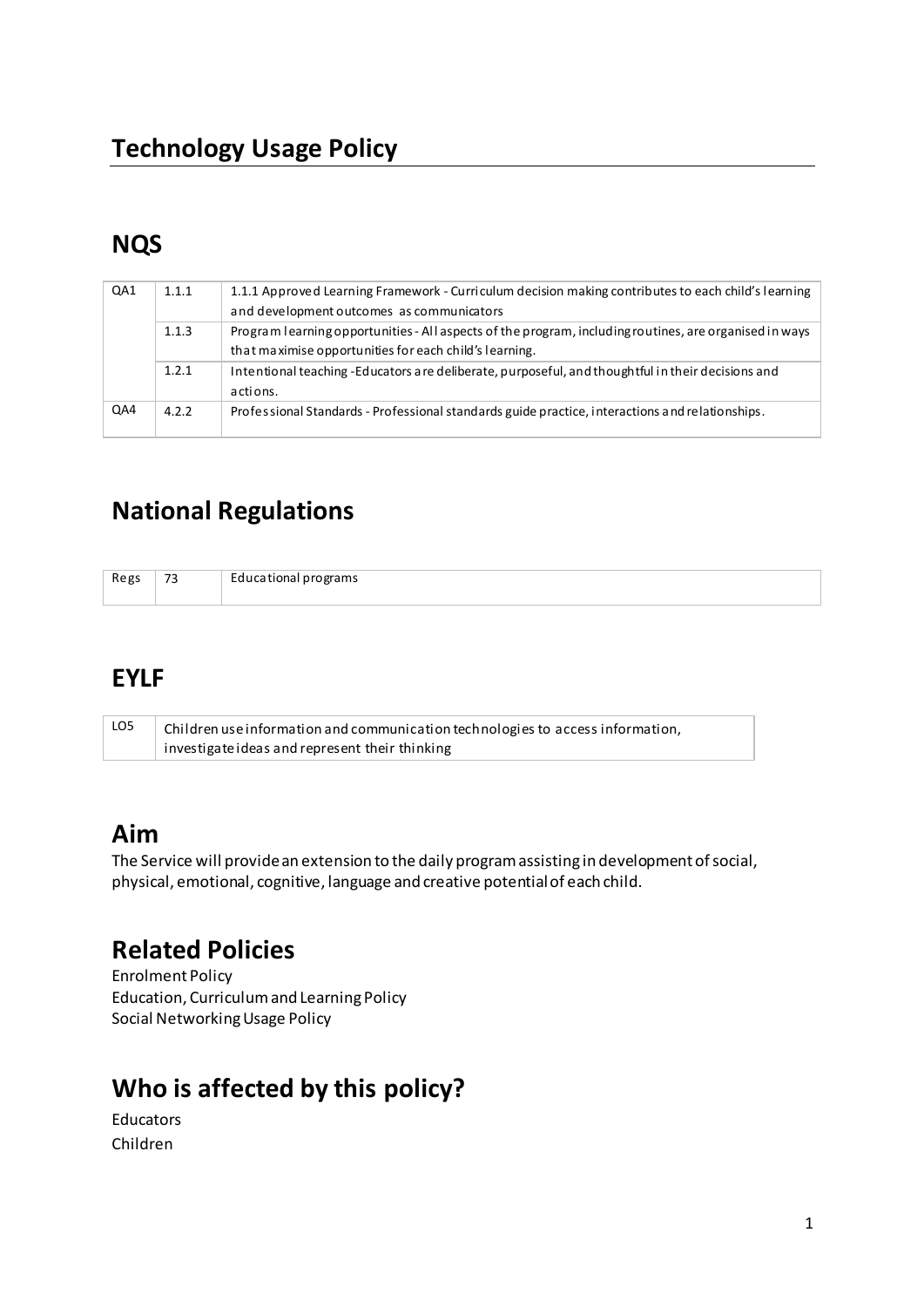**Families** Management

# Implementation

Information technology (IT) devices include, but are not limited to, computers, laptops, iPads, tablets, Smart Boards, televisions (including smart TVs) and DVD players.

#### **Service IT devices**

- IT devices at the service may only be used for work relevant to the operations and activities of the service. Examples of these activities include administration, research, programming and professional development
- Educators will integrate technologies into children's play and projects. For example, if relevant to the children's learning, child appropriate websites may be accessed. However, we will install software that blocks inappropriate websites, and ensure children only access IT devices when directly supervised by an educator
- Similarly, music, videos etc may be streamed if it is relevant to the children's learning or  $\bullet$ professional development undertaken by educators. However, streaming of this kind will only take place from websites where this can legally take place such as iTunes or YouTube
- $\bullet$ Television, DVDs and videos etc will be used where relevant to enhance curriculum activities and never used as a substitution for interactions and collaborative learning between educators and children. Educators will sit with children to monitor and discuss any aspects of the content they are viewing
- All screen content viewed by children at the service must, for example :
	- $\circ$  assist in expanding the content of the curriculum
	- o be suitable to the needs and development levels of each child watching
	- $\circ$  hold the interests of the children watching
	- $\circ$  be carefully selected with suitable content eg content depicting violence like graphic news reports will not be shown
	- o be rated 'G' If relevant (eg videos).
- The time children spend watching content on IT devices at the service will be consistent with the Federal Government's 'Get Up and Grow' Guide ie:
	- $\circ$  birth to 2 years zero time per day (very short viewings for educational purposes is okay)
	- $\circ$  2-5 years no more than one hour per day

Educators will take into consideration the time children may also spend watching screen content at home

#### **Personal IT devices**